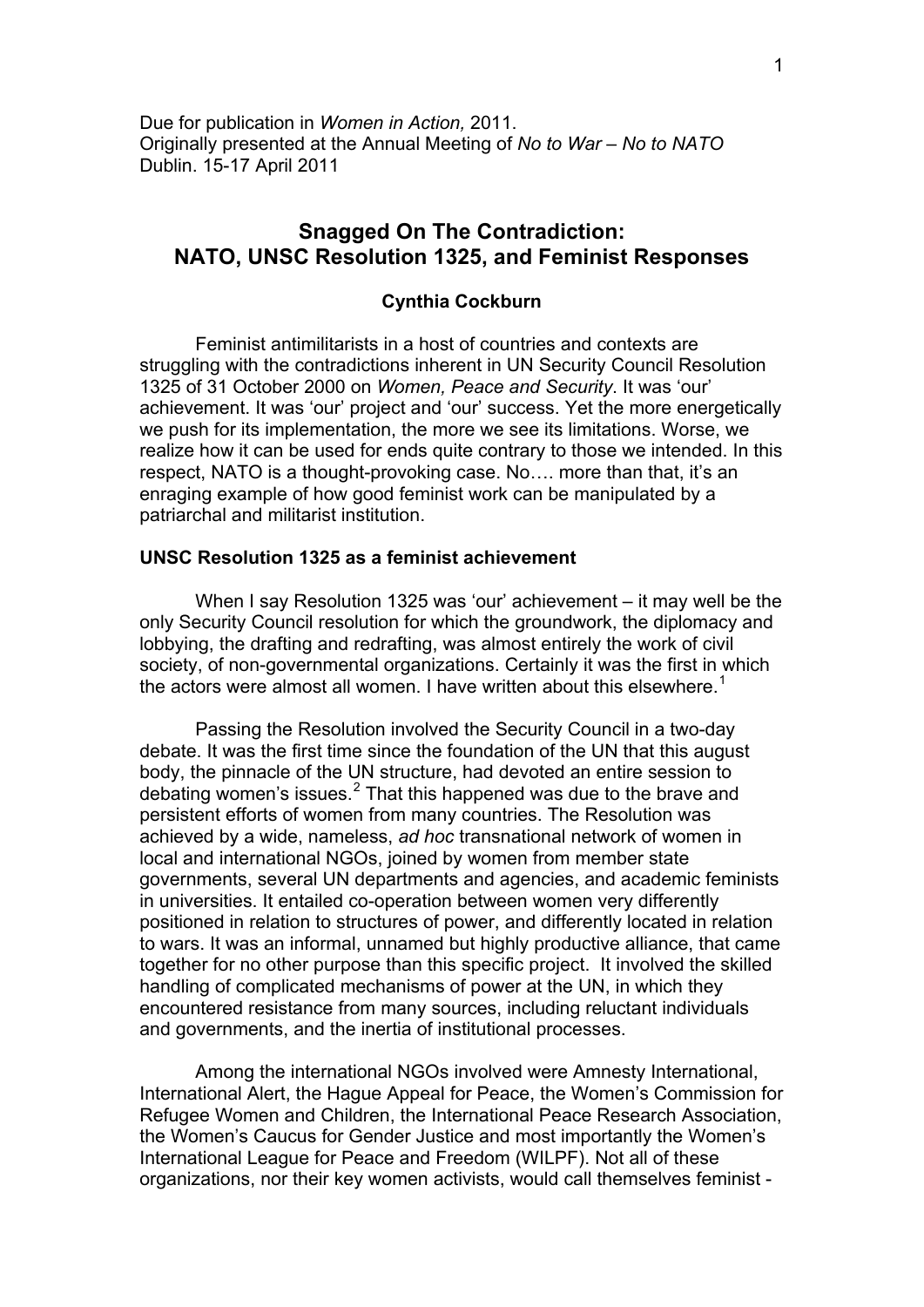although many would. But the work they did in conceiving, drafting and chasing this Resolution through the UN system was certainly *feminist work*. It was explicitly-feminist Felicity Hill at WILPF's New York office who did a great deal of the leg work. She and WILPF were at the heart of this transnational advocacy network. And it is significant that today she is deeply distressed and angered by what 1325 has become in practice. $\frac{3}{2}$ 

The Resolution's content is brief and its intention easily grasped.<sup>4</sup> The preamble acknowledges both the specific effec[t](#page-9-1) of armed conflict on women and women's role in preventing and resolving conflict, setting these in the context of the Security Council's responsibility for the maintenance of international peace and security. It has eighteen brief points covering, b[ro](#page-9-1)adly speaking, three main themes. One is *protection*, including the recognition of women's rights, a clearer understanding of gender-specific needs in time of war, the protection of women and girls from gender-based violence, particularly rape and other forms of sexual abuse, and an end to impunity for these crimes. A second is *participation*. Women's work for peace must be recognized, they must be included in decision-making at all levels in national and regional institutions, including in significant posts in the UN itself, in mechanisms for the prevention and management of conflict, and in negotiations for peace. A third theme is the insertion of a *gender perspective* into UN peacekeeping operations (PKOs), and in measures of disarmament, demobilization and reintegration after war (DDR).

## **NATO and UNSC Resolution 1325**

So far so good. But there followed the challenge of getting the new instrument implemented, getting governments to commit to it, getting it put into action in peace-making initiatives and peace-keeping operations. That task has engaged many women and women's organizations in a great deal of sustained effort from that day to this.<sup>5</sup> They have had to 'get their hands dirty', negotiating not only with member governments but also with state militaries, for they are the ones who 'man' the aforesaid 'peace-keeping operations'. Who but they can ensure that wome[n'](#page-9-1)s concerns are addressed by the UN 'blue beret' units that work among the distressed populations in conflict and post-conflict situations?

Up to a point, 'implementing 1325' could mean relatively unproblematic and even creative encounters with the 'civil-military' functionaries of relatively benign state armies like those of the Netherlands, a country which sees its army more as a peace-keeping than a war-fighting army.<sup>6</sup> However, many of the armies of Western Europe (and increasingly of Eastern Europe and even further afield) are marshalled within, and often commanded by, the structures of the North Atlantic Alliance, by NATO. In our No-to-NA[TO](#page-9-1) movement we have developed a strong, sustained and carefully argued critique of the Alliance. It may speak the dainty language of 'security', we say, but its actions show it to be an ambitious, expansionist and belligerent war-machine, primarily serving the economic and strategic interests of the more powerful among its member states. $7$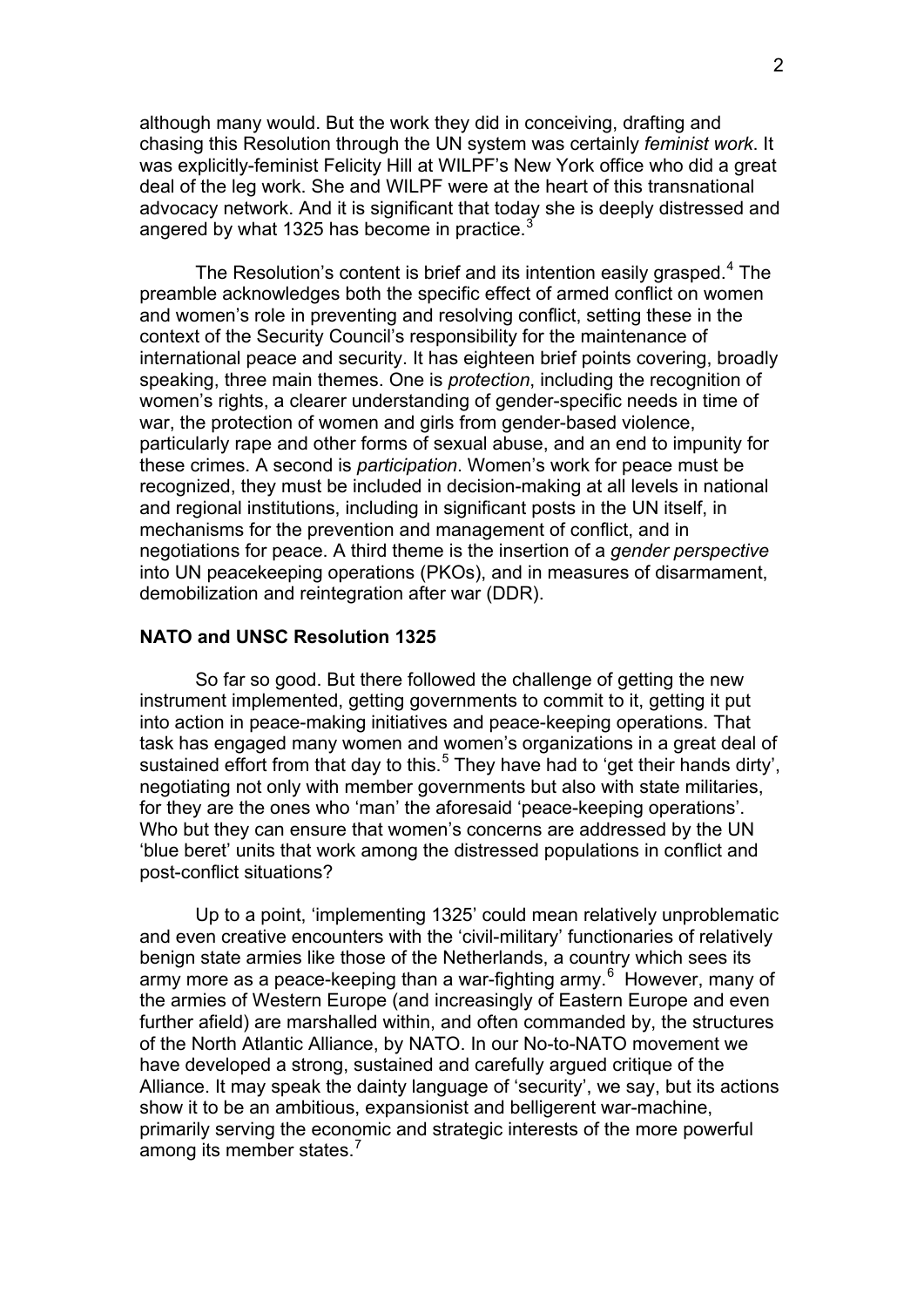NATO has adopted UNSC Resolution 1325 with an energy that could easily pass for enthusiasm. A glance at its website will show 47 documents relating to the topic. $8$  A multi-media exhibition has been mounted of NATO's contribution to implementation of the Resolution (September 2010). There are pleasing photos of young women in army fatigues carrying babies, waving to children. NATO eve[n](#page-9-1) celebrates International Women's Day. Apparently standing shoulder to shoulder with the women's movement, Secretary General Anders Fogh Rasmussen asked, on 8 March 2010, 'Would a world in which women enjoyed rights equal to those of men be safer and more stable? It is difficult to say, but ultimately a lasting peace in many of the world's most troubled areas may depend upon the answer'.<sup>9</sup>

The Alliance was, it is true, rather slow off the mark at first in grasping the merits of Resolution 1325. They made the[ir](#page-9-1) first move in 2007, seven years after the it came into effect, and in doing so they addressed action on 'women, peace and security' (WPS), from the start, as a joint policy initiative between NATO and the Euro-Atlantic Partnership Council. In other words the 28 NATO member states didn't go it alone. They decided, for their own reasons, to include the 22 'Partnership for Peace' states. This would be, they said 'a true partnership policy for an issue of global interest'.<sup>10</sup> They set up an informal '*ad hoc* group' to progress the matter. It was the following summer, 2008, that the North Atlantic Council 'tasked' the NATO Strategic Command to provide guidance on implementing 1325. In other words, t[h](#page-9-1)is was the point when the big political boys asked the big military boys to put their mind to women. The result was Bi-Strategic Command guidelines to be 'taken forward' by the NATO civil and military authorities. All these member and 'partner' nations were urged to adopt National Action Plans on the Resolution. The Alliance envisioned 1325 policy on WPS as 'an integral part of NATO's corporate identity, in the way it plans and conducts its everyday business and organises its civilian and military *structures*'. It should also be fully integrated into 'all aspects of NATO-led *operations'* (my emphasis).<sup>11</sup>

Even now however things didn't move all that fast. In early 2009 when the  $60<sup>th</sup>$  NATO Summit meeting took place in Strasbourg [/](#page-9-1) Kehl, all they could say was that NATO was 'actively engaged with its partners in supporting' implementation of 1325, and hoped to have a comprehensive set of measures in eighteen months' time, viz. autumn 2010. In early 2010 some NATO nations prompted action, and two reports were written.<sup>12</sup> In June the Defence Ministers of all the nations contributing to ISAF in Afghanistan and KFOR in Kosovo endorsed action on 1325 in time for the Lisbon Summit on November 20-21. Simultaneously the 1325 policy was extended [ev](#page-9-1)en beyond PfP to the additional states known as 'Contact Countries' and those participating in the Mediterranean Dialogue and the Istanbul Cooperation Initiative.<sup>13</sup>

By now a number of the NATO Committees had the implementation of 1325 within their brief. The lead committee on this gender busi[ne](#page-9-1)ss is the important Political and Partnerships Committee. Significantly the Operations Policy Committee too is involved, integrating WPS into the context of NATO missions and ops. On the soldiering side, NATO's Committee on Women in the Armed Forces was converted in the summer of 2009 into a Committee on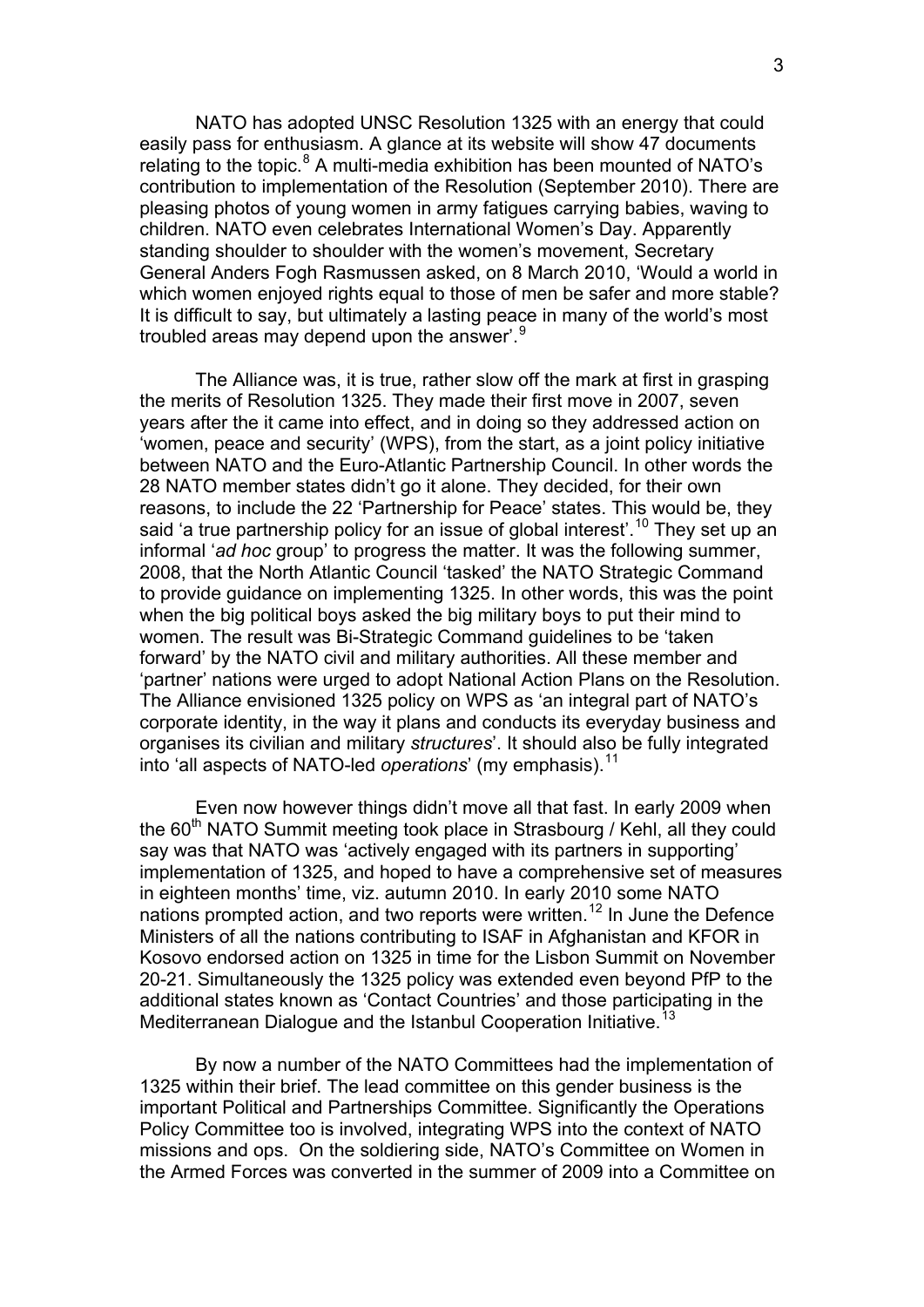Gender Perspectives, and an Office on Gender Perspectives was established in the International Military Staff. Clearly NATO was being thorough. It was making a serious effort to 'mainstream' gender, or more precisely WPS awareness, throughout its structures and activities. And indeed it described mainstreaming as the first of the five strategies comprising its 'pragmatic approach' to implementation. The other four were co-operation with international organizations;<sup>14</sup> operations (most importantly Afghanistan); education and training; and 'public diplomacy', mobilizing the media to tell the world how much NATO is doing on WPS.

So how were they a[ct](#page-9-1)ually conceptualizing the NATO contribution to UNSC Resolution 1325? In January 2010 NATO joined in the celebrations of the tenth anniversary of the passing of the Resolution. To mark the occasion, Secretary General Anders Fogh Rasmussen gave a speech at the European Commission on 'Empowering Women in Peace and Security'.15 He spoke of 'the ongoing victimisation of women in conflict situations and the marginalisation of women in matters of peace-building' as having a profound impact on global security, and being one of 'the key security i[ss](#page-9-1)ues of our time'. By now NATO was well up to speed, and he was therefore able to say 'NATO has heard this call. Our military authorities have developed guidelines for the integration of gender issues into all NATO planning and operations'. He mentioned a strict 'Code of Behaviour' for all NATO military personnel, a significantly increased proportion of women on NATO's political staff, and he added, 'we have studied carefully the significance of gender issues to the success of our operation in Afghanistan'.<sup>16</sup>

There are two areas of NATO activity in which the response to 1325 should be examined more closely. Both [w](#page-9-1)ere mentioned by the Secretary General in his  $10<sup>th</sup>$  anniversary speech. One is women soldiers, women in the military forces of nation states that come under NATO command. NATO's stated aim is to increase the proportion of women in the militaries. The Secretary General noted that the percentage of women in the armed forces of member states ranges widely, from as low as 3% in some states to as many as 18% in others. In accounting for the shortfall of armed service women in some countries, he tactfully mentioned 'member countries' military traditions'. The recruitment of more women had to be 'gradual' he acknowledged, but did 'need to be consciously tackled'.

The second area is 'operations' and in this respect Afghanistan is particularly interesting. The Secretary General mentioned the presence today of high-level gender advisers in ISAF HQ in Kabul, and gender experts employed in Provincial Reconstruction Teams. He noted that the US Marine Corps had begun fielding all-women military units in the most troubled provinces, 'with highly positive results'. ISAF were having difficulty recruiting all the gender specialists, female interpreters and women soldiers they believe they need. But the WPS policy in place had already 'allowed us to improve our mission effectiveness; our protection of the civilian population; and the protection of our own forces. And it has allowed us to reach out more effectively to the entire Afghan population'. Dr. Stefanie Babst, Acting NATO Assistant Secretary, is a 'flagship' senior woman for NATO. A week or so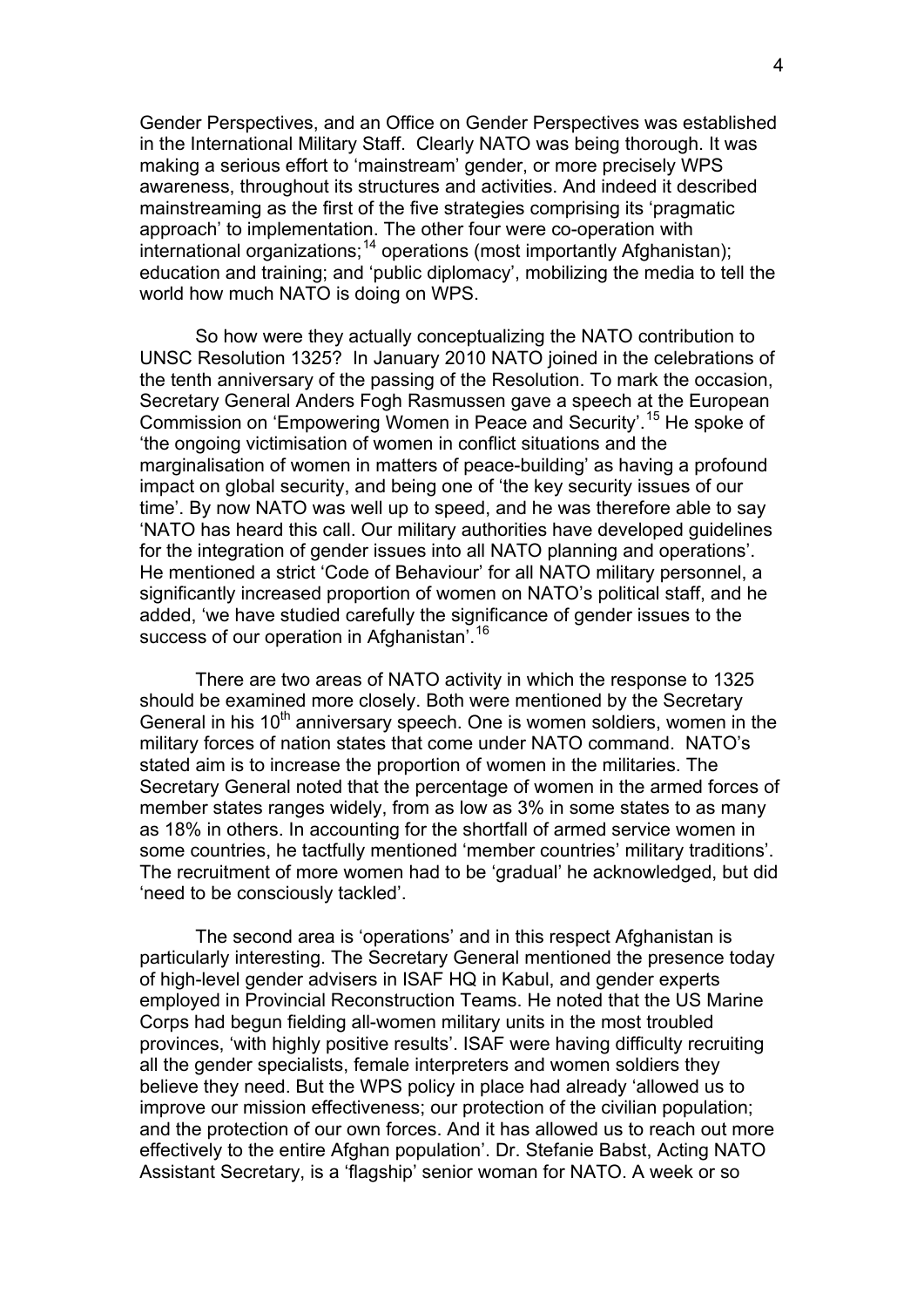before the Lisbon Summit in November 2010, she addressed a NATO conference held in Talinn, Estonia, on *Women, Peace and Security: the Afghan view*. She said that 'as a result of our engagement in Afghanistan, we have moved from an organization *talking* about how to deliver 1325, to one that is *actually implementing it*' (her emphasis).<sup>17</sup>

So what is the kind of thing ISAF do on WPS in Afghanistan? They provide gender awareness training to the civili[an](#page-9-1) and military teams before these deploy on operations. They teach soldiers gender-sensitivity - why it matters to take a different approach when searching an Afghan woman or man, or why male ISAF personnel should avoid looking an Afghan woman in the face. The gender experts in the field advise commanders of what women in local communities need when it comes to providing access to aid and services. Some NATO nations deploy Female Engagement Teams (FETs) in southern Afghanistan, designed to enable dialogue with local women. They have female soldiers who can conduct searches on Afghan women at checkpoints 'without causing offence', and female military doctors and nurses to run clinics for women. ISAF are, besides, helping train women police, security and even army personnel, some of whom in turn become instructors. They trained 'Khatool Mohammadzai, the country's first ever female paratrooper'. Babst wrote of this achievement, 'Anyone who knows anything about Afghanistan realizes what an historic step that is. It is a real indication of the change for the better we are seeing in Afghanistan'. If more girls are going to school, more women are setting up businesses, more getting the health care they need and more getting elected to Parliament, this is (she implied) thanks to the NATO operation. Babst concluded 'That is UNSCR 1325 in action where it really matters most'. <sup>18</sup>

#### **The contradiction inherent in Resolution 1325**

 As feminist antimilitarists, as women [of](#page-9-1) the No-to-NATO movement, how should we respond to the espousal by NATO of UNSC Resolution 1325? After all, the instrument was universally welcomed by women. Its objectives were irrefutably sound - to draw attention to the impact of armed conflict specifically on women, while at the same time getting women recognized not as mere victims but as actors, capable of contributing to the ending of war, to achieving peace and redefining security. One can imagine that the United Nations Security Council might see NATO as an exemplary institution, implementing the resolution in pretty much the manner desired - and desired not only by the UN (we suppose), but by the women who drafted the Resolution and pressed the Security Council to pass it. Many of the measures NATO are introducing in Afghanistan, as described above, are, *in the circumstances*, desirable. Given that ISAF is present in Afghanistan, we can only be glad if NATO personnel, prompted by 1325, behave respectfully towards women and try not to make their lives any worse than they need be. If Afghan women are to be searched at checkpoints, it is certainly more desirable that they should be handled by women than men. Yet, how can we who oppose NATO, who deplore its very existence and its war in Afghanistan – how can we welcome its espousal of 'our' Resolution 1325? Especially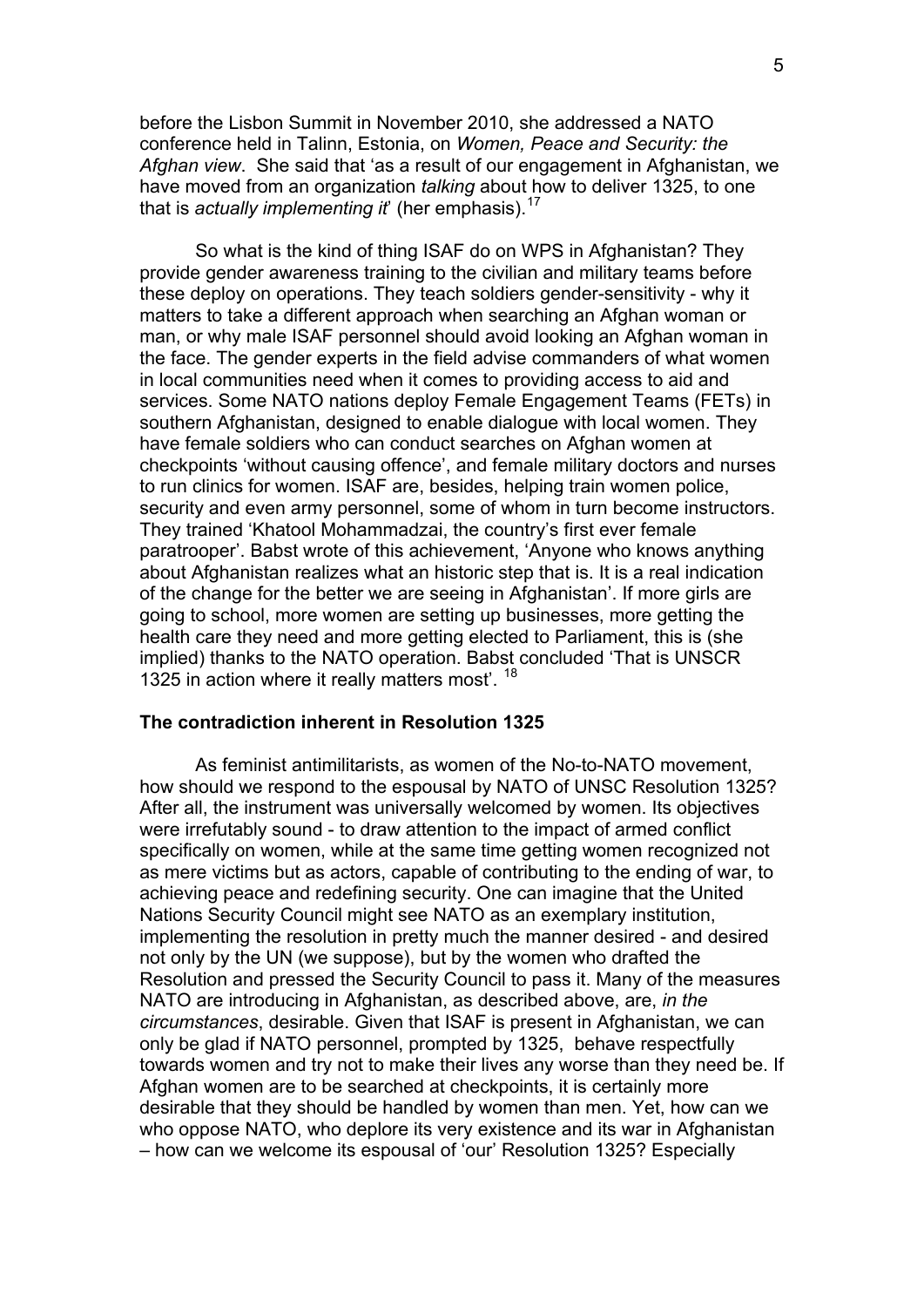when that war was legitimated, by those who launched it, in part by its potential for liberating women from fundamentalist oppression.

I would suggest that there are at least four elements in the contradiction that is now anguishing many feminist antimilitarists, not least ourselves in the No-to-NATO movement.

The most obvious and fundamental is the perennial *'equality' dilemma. in feminism*. At many moments in the history of the women's movement a divergence has surfaced between women who call for 'equality' and those who assert 'difference'. Those who stress 'equality' believe that the equal treatment of women is simple justice. Those who stress 'difference' believe equality is too easily interpreted as 'equality with men in a men's world'. They call for transformative change in gender power relations and a valorization of women and the feminine. Yet in turn (and here in lies the contradiction) the positive assertion of difference can become an undesirable entrenchment of complementarity in gender relations, trapping us in the gender dichotomy. The divergence between 'equality' and 'difference' strategies becomes seriously divisive when the equality demanded by women concerns access to roles that self-evidently enhance patriarchal, capitalist, nationalist or militarist power. Serving in the armed forces is an acutely troubling case in point. It should be noted that UNSC Resolution 1325 does *not* in fact call for more women in armies. It urges, in rather careful terms, an expansion of 'the role and contribution of women in United Nations field-based operations, and especially among military observers, civilian police, human rights and humanitarian personnel'. In promoting a higher proportion of women in militaries, NATO is not *actually* 'implementing 1325'. The feminization of soldiering is (in my interpretation at least) rather part of NATO's thrust to modernize and professionalize contributing national armies. It has picked up the ball of gender equality thrown into play by feminists and is running with it for its own objectives. What can we do as feminists in such a situation? We have surely to stress that equality is a matter of justice, and in a just and inclusive society women should not be debarred on account of their gender from doing anything they want to do. (Just as ethnic minorities should not be debarred from the police force for instance.) But we must simultaneously critique and seek to dismantle *all* the power relations that deform and subvert not only justice in employment, but the quality of human life and relationships – including those of militarism. We should never imagine that the struggle for equality can be pursued, anywhere or ever, except hand in hand with an unrelenting struggle for transformative change in gender and other power relations.

The second contradiction I believe goes like this: NATO is a militarist organization; *yet* the intention of 1325 is antimilitarist; *yet* its wording and provisions leave it co-optable by militarism. In fact, back in 2000, in New York, the ink was scarcely dry on the document before quite a lot of the feminist women involved were voicing self-criticism about their failure to frame the 1325 measures within a strong statement about *ending militarism, militarization and war itself*. They were advised by those close to the UN system, and indeed informed by common sense, that the Security Council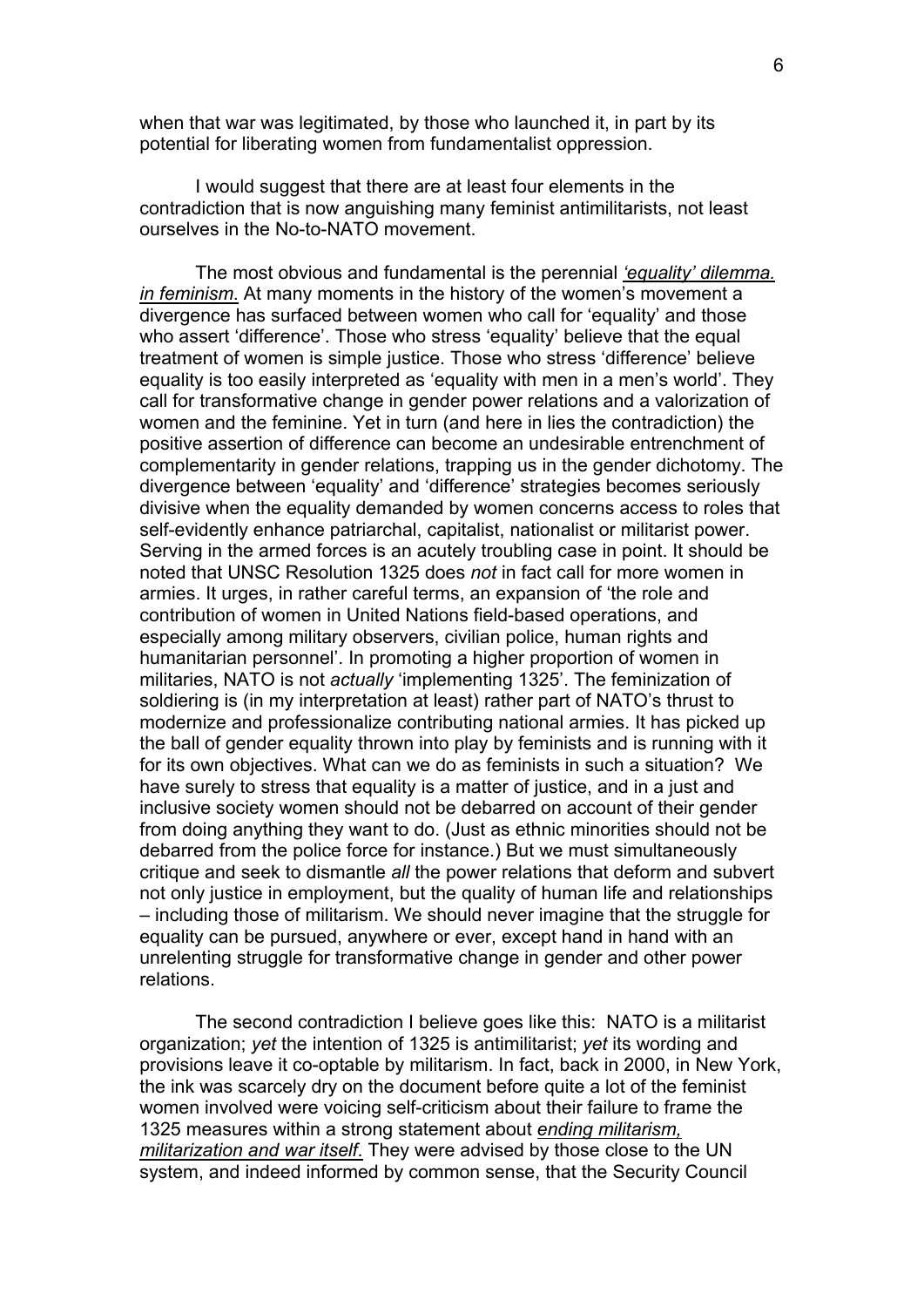would not stomach any insistence from the women on including in the Resolution a sharp critique of militarism, militarization and the pursuit of war policies by member states. That is indeed why the women originators of the Resolution censored themselves. All the same, the UN was created to put an end to war. The Security Council's primary responsibility, under the Charter, is the maintenance of international peace and security.<sup>19</sup> Some of the women now wondered, 'should we not have called the Security Council's bluff?'<sup>20</sup> Four years later Carol Cohn neatly summarized the effect of their failure to engage in struggle with the Security Council on this i[s](#page-9-1)sue. She wrote,

Protecting women *in* war, and insisting that they have an equal ri[g](#page-9-1)ht to participate in the processes and negotiations that *end* particular wars, both leave *war* itself in place... [1325 is not] an intervention that tries either to prevent war, or to contest the legitimacy of the systems that produce war - that is, 'to put an end to war'. In this sense it fits comfortably into the already extant concepts and discursive practices of the Security Council, where the dominant paradigm holds a world made up of states that 'defend' *state* security through *military* means...Letting (some) women into decision-making positions seems a small price to pay for leaving the war system essentially undisturbed.<sup>21</sup>

The third contradiction is inherent in *the several interpretations to which the word 'security' lends itself*. Women have been at pains for a decade or morenow to redefine 'security'.<sup>22</sup> We readily adopted the critique of military conceptions of security by those who began to speak and write of 'human security'.<sup>23</sup> Then, in the concept of 'women's security', we gave 'human' security' gender specificity.<sup>24</sup> T[hi](#page-9-1)s was, for feminists, the meaning of the word in the title of the Resolution: *Women, Peace and Security.* The ideal of 'security' [c](#page-9-1)an however too readily be manipulated by an organization such as NATO that, however it des[cr](#page-9-1)ibes security in words, manifests it in action as meaning the militarization of society and a readiness to fight wars.

Fourth, and finally, some of the women who were involved in the movement to obtain Resolution 1325 were self-critical afterwards on the grounds that they had failed at any point to express *an explicit critique of men, masculinity and patriarchy* in relation to militarism, militarization and war. The Resolution said nothing about the male-dominant gender order in which we all live, the supremacy of men in political and military systems, the affinity of military values with hegemonic masculine values, and the overwhelming statistical preponderance of men in actual acts of violence against both men and women, whether in peace or war. As Carol Cohn put it, to have the effect we desire, as feminists, the women transnational activists in this story would have had to address 'the pernicious, pervasive complexities of the gender regimes that undergird not only individual wars but the entire war system<sup>'.25</sup> (I argue that we should go further and recognize gender power relations as a predisposing, and thus causal, factor in militarization and war.<sup>26</sup>) The fact is that just as the UN cannot criticize the USA, capitalism and militarization, [so](#page-9-1) it is quite unable to make any critique of masculinity. Sandra Whitworth would later write in her post-1325 study of UN peacekeeping, 'There [i](#page-9-1)s…no discussion within UN documents of militarism or militarized masculinities or,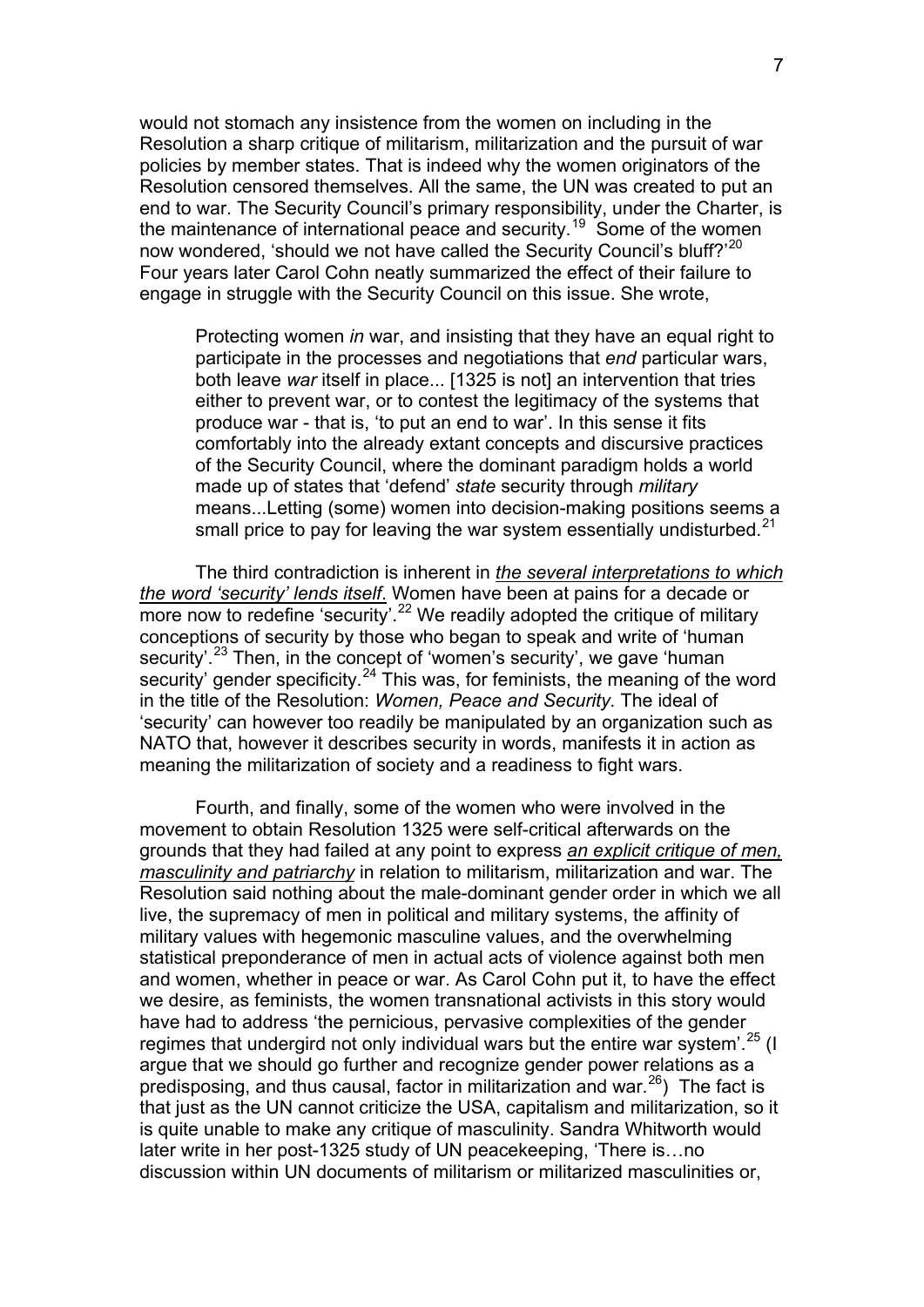for that matter, of masculinities more generally' (Whitworth 2004:137). It may be beyond the bounds of reason to imagine the Security Council taking the (albeit logical) step from deploring the rape of women in war to pointing the finger at men's perennial propensity for violence and specifically for sexual violence against women. Yet – this silence on men, masculinity and the maledominant gender order has vitiated Resolution 1325. In the absence of a strong statement against the 'co-production' of hegemonic masculinity and militarism, it becomes little more than an aspiration, on the one hand to make war a bit safer for women, on the other to alert the powers-that-be to the resource women can be in helping them do their job. The Resolution is left hostage to co-optation by militarist states and military institutions for military purposes.

## **Some questions we might ask ourselves**

 Some things we might usefully discuss in the context of No-to-NATO and the Women-against-NATO network could now be:<sup>27</sup>

1: Has the Resolution become 'reified', even 'deified'? It is as if nothing had been said before about women, peace and security. T[h](#page-9-1)e Women's International League for Peace and Freedom have been arguing this case since 1915 and feminist antimilitarism, as an analysis, had already far outstripped this formulation of women's (and men's) relationship to war by the early 1980s.<sup>28</sup>

2: Surely we intended the Resolution to create political space for women to express opi[ni](#page-9-1)ons and take assertive action on every war / security issue, in every country, at every moment, including military expenditures (which have been relentlessly growing since 2000) and 'international' military missions which continue today as the 'no-fly-zone' operation unloads Tomahawk missiles on Libya? It has rarely been used as such a lever. Instead the 1325 agenda has shrunk to protecting women war victims and obligingly remembering to use the resource women represent for peace.

3: Should we be more pro-active in contesting the way the feminist agenda has been recuperated by armies justifying the recruiment of more women to the military by reference to Resolution 1325?

4: Should we be pressing harder for something 1325 didn't mention, ensuring that post-war moments bring the redistribution of power and resources in several dimensions – wealth, land ownership, economic opportunity, minority rights etc. (all of which of course affect women) *and* the dismantling of male supremacy, decommissioning masculinity while disarming combatants?

5: Should we be concerned about the way 'doing gender' (mainstreaming) in implementation of 1325 has become a 'soft', ill-defined and easy-option activity in the institutions, to which very often unskilled, unknowledgeable women and men, often interns, or people who already have other more pressing tasks, are appointed as practitioners, consultants or advisers. This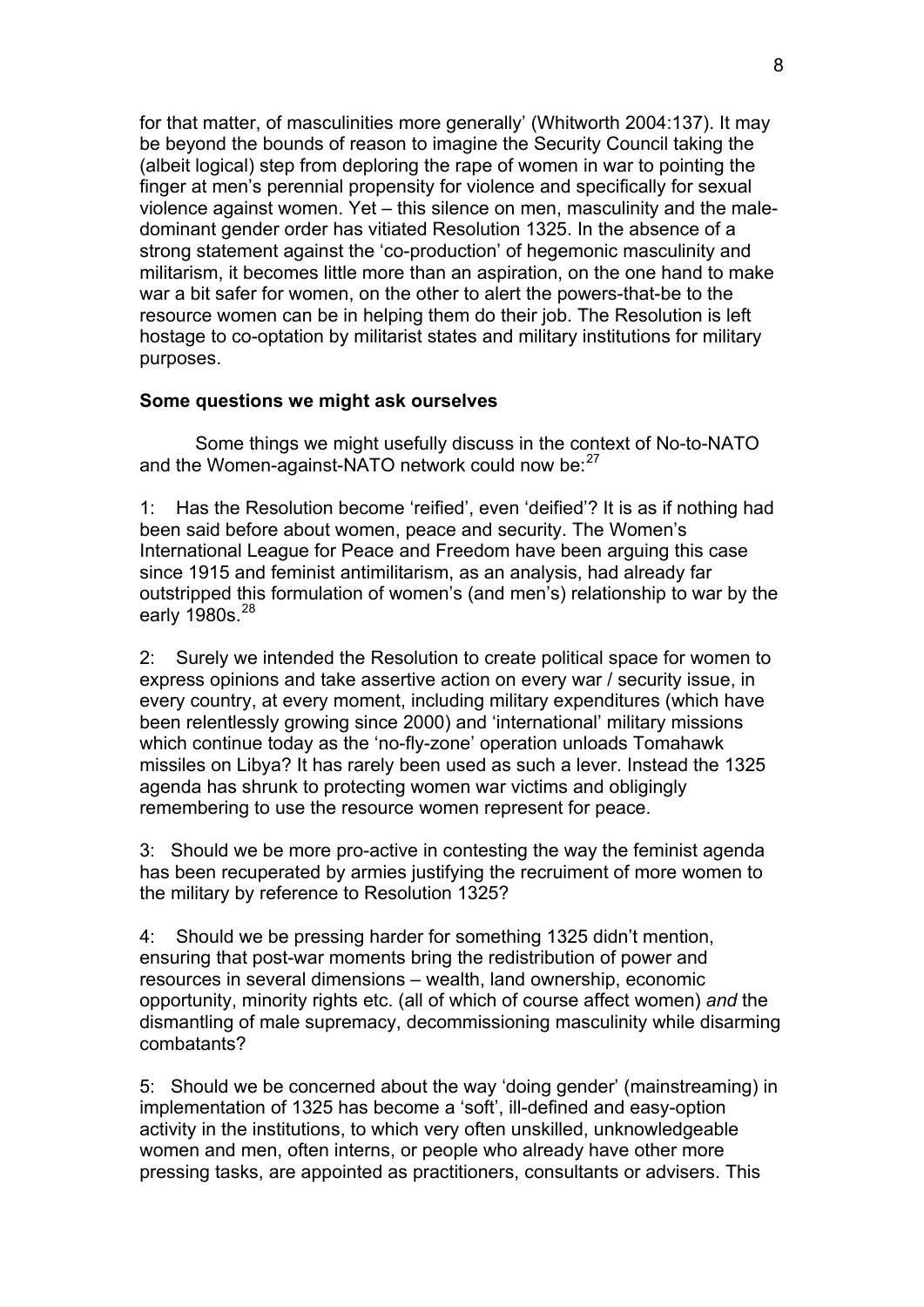not only makes 'doing gender' non-feminist, ie. non-transformational. It leaves it even technically deficient.

6: Were we wrong from the start to place so much reliance on the United Nations, and in particular on the (almost universally) male Security Council? Every time we rousingly cite Resolution 1325 we are acting as cheer leaders for a body that doesn't deserve it. Its increasing closeness to NATO is surely evidence that the UN is not a mechanism for peace and security as women (and other antimilitarist activists such as No-to-NATO) define those things. Is it a waste of time, or worse, to put our energies into the UN? On the other hand, can we afford to neglect doing so?

7: As feminist antimilitarist women do we need to step up more boldly and make ourselves heard raising tough questions about the part played by gender power relations in militarism, militarization, foreign and military policy and war fighting –including the way an institution like NATO functions? Should we grasp the political responsibilities that come with 'participation' in 'women, peace and security'? If so, how and where?

#### **NOTES:**

1

 $2$  Cohn, Carol et al, 'Women, peace and security', International Feminist Journal of Politics, Vol.6 (1). 2004.

<sup>3</sup> Personal communication.

<sup>4</sup> The text of UNSC Resolution 1325 can be seen at <http://www.un.org/Docs/scres/2000/sc2000.htm>. A useful point-by-point annotation has been produced by the United Nations Development Fund for Women, see 'Security Council Resolution 1325 Annotated and Explained' at <www.womenwarpeace.org/toolbox/annot1325.htm>, accessed 23 January 2006.

 $5$  See the website www.peacewomen.org.

<sup>6</sup> Dudink, Stefan 'The unheroic men of a moral nation: masculinity and nation in modern Dutch history' in Cockburn, C and Dubravka Zarkov, *The Postwar Moment: Militaries, Masculinities and International Peacekeeping*. Lawrence and Wishart, 2002.

<sup>7</sup> See <http://www.no-to-nato.org>, site in process of development.

 $8 \times$  http://www.nato.int> accessed 14 April 2011.

<sup>9</sup> 'Women's Rights: A Matter of Peace and Stability', speech by NATO Secretary General Anders Fogh Rasmussen, 8 March 2010. Accessed <http://www.nato.int/cps/en/natolive/news\_61802.htm > 7.4.11.

 $10$  'Comprehensive report on the NATO/EAPC policy on the implementation of UNSCR 1325 on women, peace and security and related resolutions'. 20 November 2010. <http://www.nato.int/cps/en/natolive/official\_texts\_68578.htm?selectedLocale=en> 7.4.11

 $11$  As footnote 7.

 $12$  As footnote 7. They were (1) a comprehensive report with recommendations on mainstreaming UNSCR 1325 in NATO-led operations and missions; and (2) a comprehensive

<sup>1</sup> Chapter 5 of my book *From Where We Stand: War, Women's Activism and Feminist Analysis. Zed Books,* 2007.